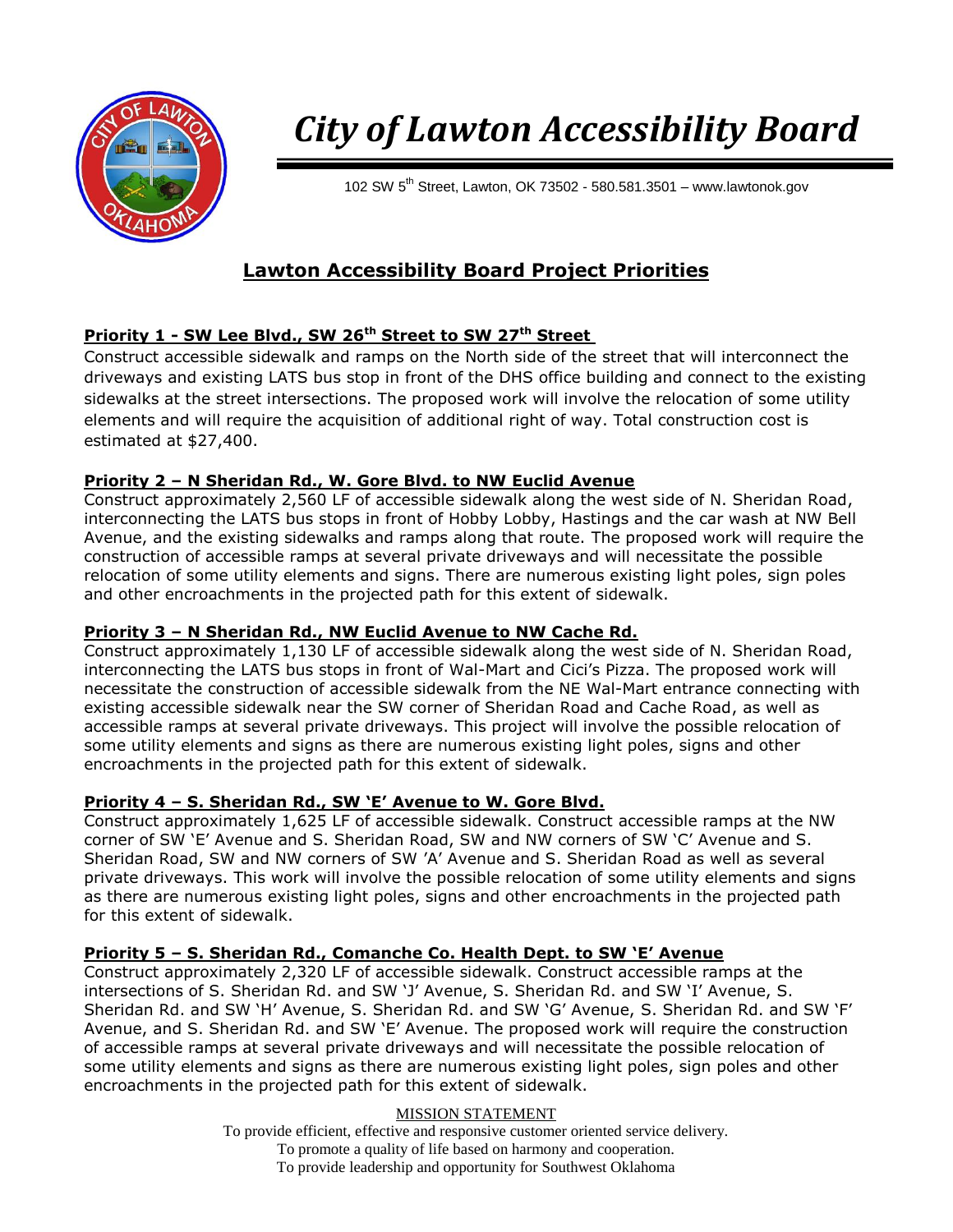## **Priority 6 – W. Gore Blvd., Sheridan Road to SW 27th Street**

Construct approximately 2,560 LF of accessible sidewalk. Construct accessible curb ramps at the intersections of W. Gore Blvd. and SW 24<sup>th</sup> Street, W. Gore Blvd. and SW 25<sup>th</sup> Street, W. Gore Blvd. and SW 26<sup>th</sup> Street, and W. Gore Blvd. and SW 27<sup>th</sup> Street. The proposed work will require the construction of accessible ramps at several private driveways and will necessitate the possible relocation of some utility elements and signs. There are numerous existing light poles, sign poles and other encroachments in the projected path for this extent of sidewalk.

#### **Priority 7 – W. Gore Blvd., SW 27th Street to Com. Co. Memorial Hospital**

Construct approximately 1,270 LF of accessible sidewalk. Construct accessible curb ramps at the intersections of W. Gore Blvd. and SW University Drive, and W. Gore Blvd. and the main entrance to Cameron University. The proposed work will also require the construction of accessible ramps at several private driveways and will necessitate the possible relocation of some utility elements and signs. There are numerous existing light poles, sign poles and other encroachments in the projected path for this extent of sidewalk.

#### **Priority 8 – SW 27th Street, SW 'E' Avenue to W. Gore Blvd.**

Construct approximately 1,900 LF of accessible sidewalk. Construct accessible curb ramps at the intersections of W. Gore Blvd. and SW 27<sup>th</sup> Street, SW 27<sup>th</sup> Street and SW Cornell Avenue, SW 27<sup>th</sup> Street and SW 'A' Avenue, SW 27<sup>th</sup> Street and SW 'B' Avenue, SW 27<sup>th</sup> Street and SW 'D' Avenue, SW 27<sup>th</sup> Street and SW 'E' Avenue. The proposed work will also require the construction of accessible ramps at several private driveways and will necessitate the possible relocation of some utility elements and signs. There are numerous existing light poles, sign poles and other encroachments in the projected path for this extent of sidewalk.

# **Priority 9 – SW 27th Street, SW 'J' Avenue to SW 'E' Avenue**

Construct approximately 1,260 LF of accessible sidewalk. Construct accessible curb ramps at the intersections of SW 27<sup>th</sup> Street and 'E' Avenue, SW 27<sup>th</sup> Street and SW Tulane Avenue, SW 27<sup>th</sup> Street and SW Evans Avenue, SW 27<sup>th</sup> Street and SW 'G' Avenue, SW 27<sup>th</sup> Street and SW 'H' Avenue, SW 27<sup>th</sup> Street and SW 'I' Avenue, and SW 27<sup>th</sup> Street and SW 'J' Avenue. The proposed work will also require the construction of accessible ramps at several private driveways and will necessitate the possible relocation of some utility elements and signs. There are numerous existing light poles, sign poles and other encroachments in the projected path for this extent of sidewalk.

#### **Priority 10 – SW 'E' Avenue, S. Sheridan Road to SW 27th Street**

Construct approximately 2,600 LF of accessible sidewalk. Construct accessible curb ramps at the intersections of SW 'E' Avenue and SW 26<sup>th</sup> Place, SW 'E' Avenue and SW 26<sup>th</sup> Street, SW 'E' Avenue and SW Jimmy Doolittle Street, SW 'E' Avenue and SW 25<sup>th</sup> Street, SW 'E' Avenue and SW  $24^{th}$  Place, SW 'E' Avenue and SW  $24^{th}$  Street, SW 'E' Avenue and SW  $23^{rd}$  Place, and SW 'E' Avenue and S. Sheridan Road. The proposed work will also require the construction of accessible ramps at several private driveways and will necessitate the possible relocation of some utility elements and signs. There are numerous existing light poles, sign poles and other encroachments in the projected path for this extent of sidewalk.

#### **Priority 11 – SW Lee Blvd./S. Sheridan Rd., S. Sheridan Road to SW 26th Street**

Construct approximately 2,700 LF of accessible sidewalk. Construct accessible curb ramps at the intersections of SW Lee Blvd. and SW 26<sup>th</sup> Street, SW Lee Blvd. and SW 25<sup>th</sup> Place, and SW Lee Blvd. and S. Sheridan Road. The proposed work will also require the construction of accessible ramps at several private driveways and will necessitate the possible relocation of some utility elements and signs. There are numerous existing light poles, sign poles and other encroachments in the projected path for this extent of sidewalk.

> MISSION STATEMENT To provide efficient, effective and responsive customer oriented service delivery. To promote a quality of life based on harmony and cooperation. To provide leadership and opportunity for Southwest Oklahoma